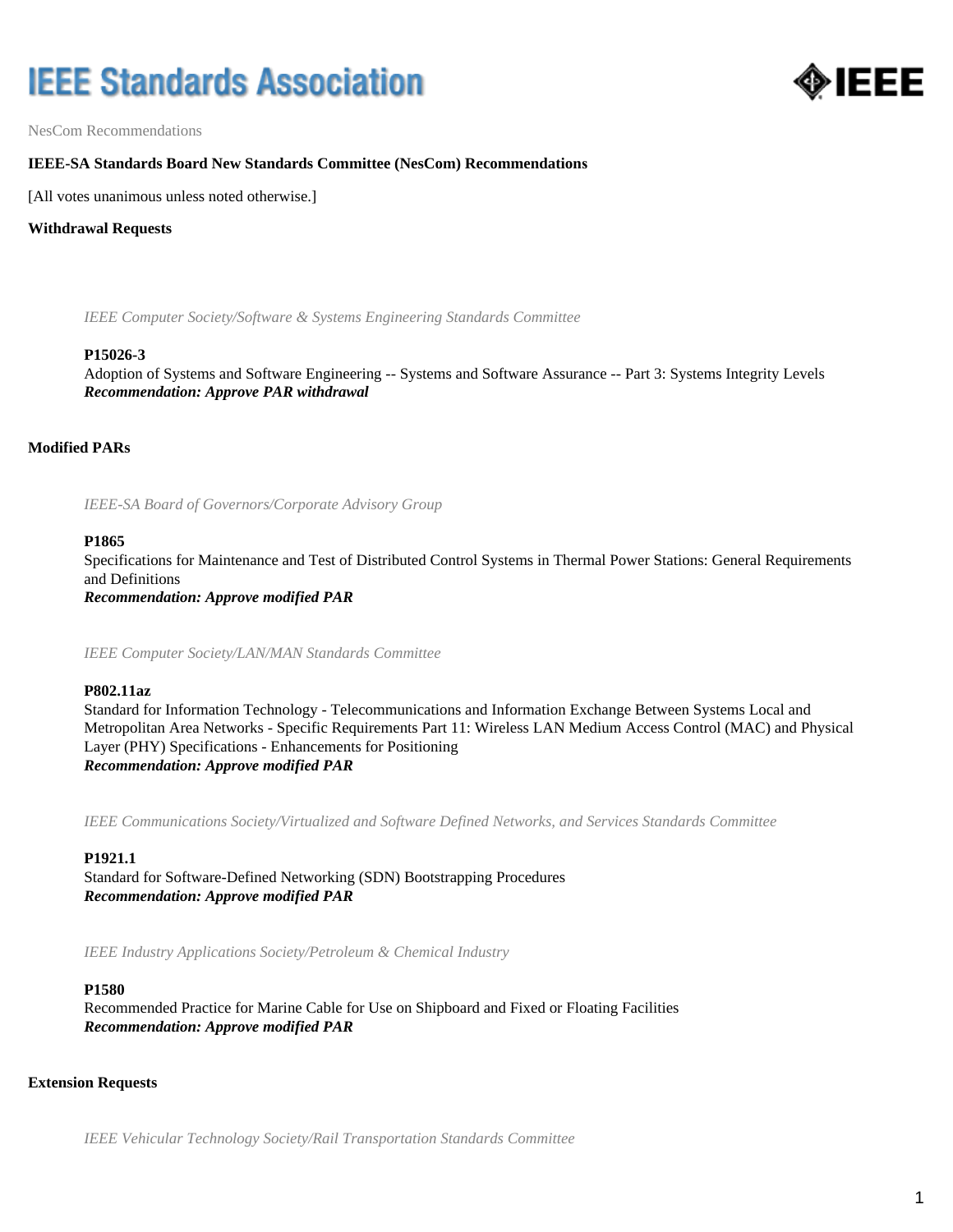#### **P1884**

Guide for Stray Current/Corrosion Mitigation for DC Rail Transit Systems *Recommendation: Approve request for an extension until December 2019 (4 in favor, 3 opposed [Koshy, Winston, Zhou])*

## **New PARs**

*IEEE-SA Board of Governors/Corporate Advisory Group*

## **P1865.1**

Specifications for Maintenance and Test of Distributed Control Systems in Thermal Power Stations: Maintenance and Testing

*Recommendation: Approve new PAR until December 2022*

## **P1865.2**

Specifications for Maintenance and Test of Distributed Control Systems in Thermal Power Stations: Operation Service and Management *Recommendation: Approve new PAR until December 2022*

## **P7131**

Standard for Quantum Computing Performance Metrics & Performance Benchmarking *Recommendation: Approve new PAR until December 2022 (6 in favor, 1 opposed [Ulema])*

*IEEE Computer Society/Test Technology*

## **P1687.2**

Standard for Describing Analog Test Access and Control *Recommendation: Approve new PAR until December 2022*

#### **P2427**

Standard for Analog Defect Modeling and Coverage *Recommendation: Approve new PAR until December 2022*

*IEEE Engineering in Medicine and Biology Society/Standards Committee*

## **P2673**

Standard for Patient Digital Biomedical Data Files with 3D Topological Mapping of Macroanatomy and Microanatomy for Use in Big Data and Augmented Intelligence Systems *Recommendation: Approve new PAR until December 2022*

## **P2725.1**

Standard for Microwave Structural, Vascular or Functional Medical Imaging Device Safety *Recommendation: Approve new PAR until December 2022*

*IEEE Electromagnetic Compatibility Society/Standards Development Committee*

## **P2667**

Recommended Practice for an Electromagnetic Immunity Site Survey *Recommendation: Approve new PAR until December 2022*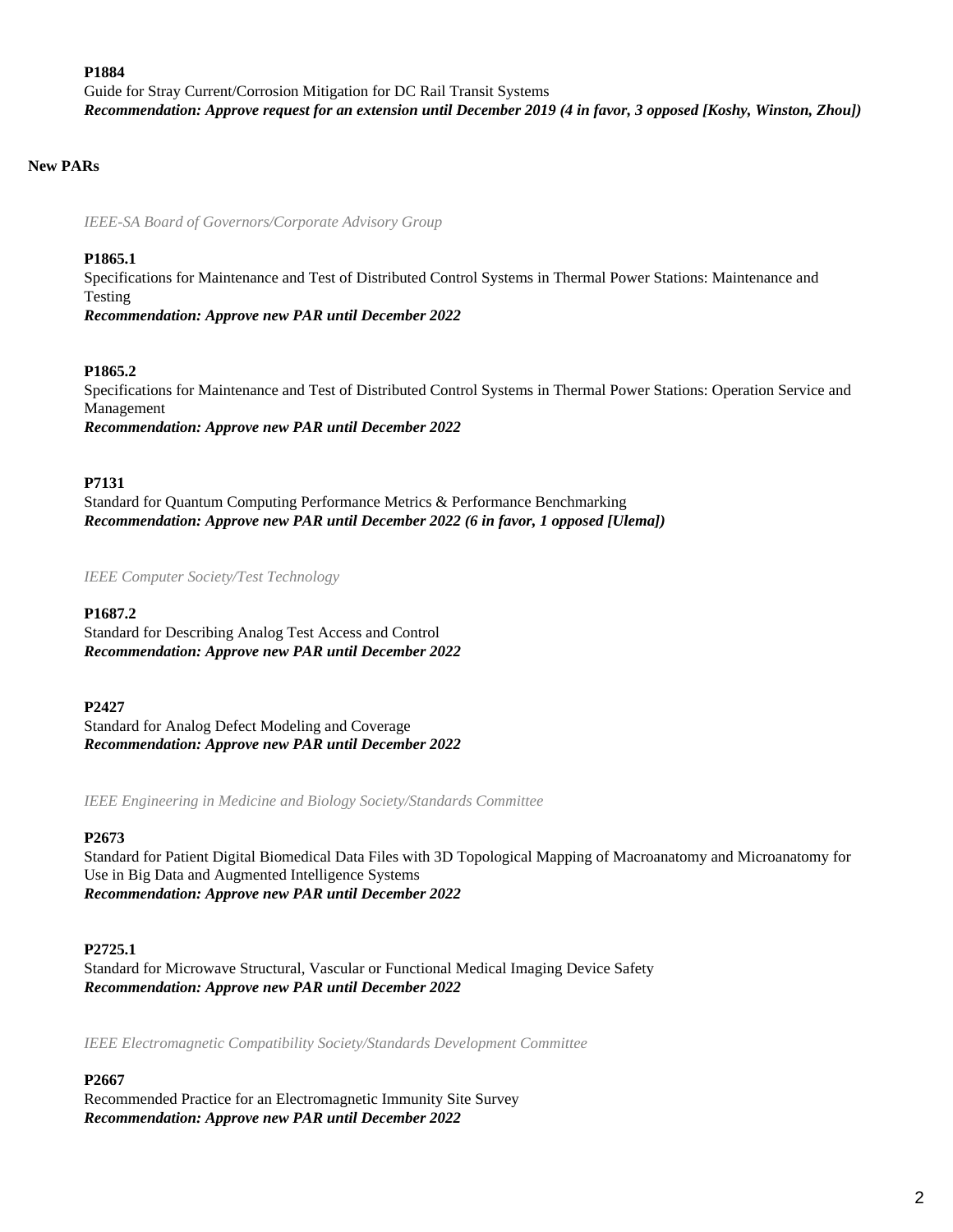*IEEE Industry Applications Society/Petroleum & Chemical Industry*

## **P515-2017/Cor 1**

Standard for the Testing, Design, Installation, and Maintenance of Electrical Resistance Trace Heating for Industrial Applications - Corrigendum 1 *Recommendation: Approve new PAR until December 2022*

#### **PARs for the Revision of Standards**

*IEEE Computer Society/Design Automation*

#### **P1735**

Recommended Practice for Encryption and Management of Electronic Design Intellectual Property (IP) *Recommendation: Approve PAR for the revision of a standard until December 2022*

*IEEE Engineering in Medicine and Biology Society/IEEE 11073 Standards Committee*

#### **P11073-10417**

Health Informatics -- Personal Health Device Communication Part 10417: Device Specialization -- Glucose Meter *Recommendation: Approve PAR for the revision of a standard until December 2022*

#### **P11073-10419**

Standard for Health Informatics - Personal Health Device Communication - Part 10419: Device Specialization - Insulin Pump *Recommendation: Approve PAR for the revision of a standard until December 2022*

#### **P11073-10425**

Standard for Health Informatics -- Personal Health Device Communication - Part 10425: Device Specialization -- Continuous Glucose Monitor (CGM) *Recommendation: Approve PAR for the revision of a standard until December 2022*

*IEEE Power and Energy Society/Energy Storage & Stationary Battery Committee*

#### **P1725**

Standard for Rechargeable Batteries for Cellular Telephones *Recommendation: Approve PAR for the revision of a standard until December 2022*

*IEEE Power and Energy Society/Nuclear Power Engineering*

#### **P649**

Standard for Qualifying Class 1E Motor Control Centers for Nuclear Facilities *Recommendation: Approve PAR for the revision of a standard until December 2022*

#### **P60980-344**

Commercial Nuclear Facilities - Equipment Important to Safety - Seismic Qualification *Recommendation: Approve PAR for the revision of a standard until December 2022*

*IEEE Power and Energy Society/Power System Communications and Cybersecurity*